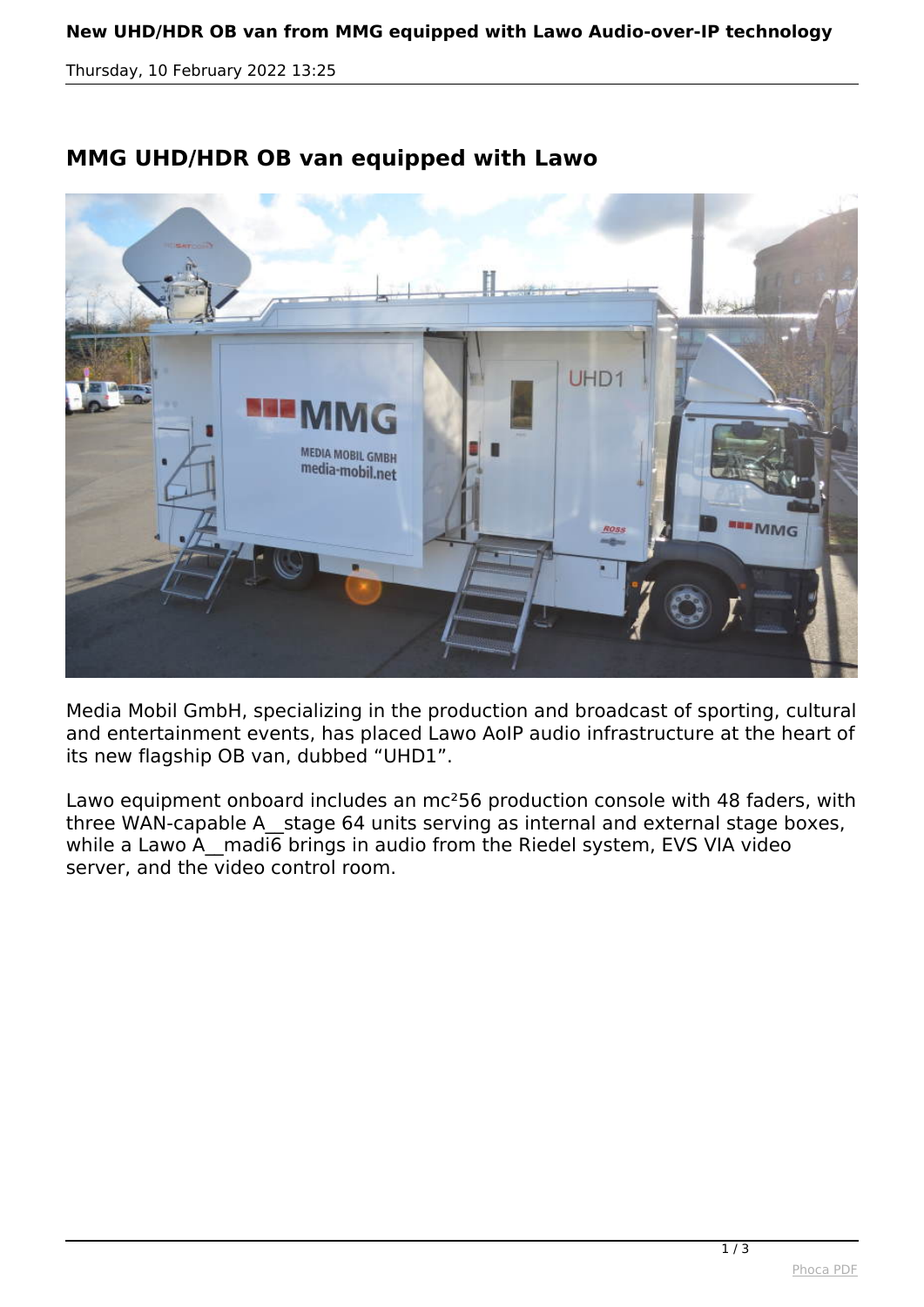## **New UHD/HDR OB van from MMG equipped with Lawo Audio-over-IP technology**

*Thursday, 10 February 2022 13:25*



*The UHD1, a UHD/HDR OB van weighing 15 tons, is 9.50m long and 4.50m wide with the side wall extended, yielding a working production area of around 40m². Even more workspace is housed in the companion set-up truck, which can be used for editing, graphics or as an EVS workstation. A fully redundant MacMini-based QLab audio feed system is directly connected to the A\_\_UHD Core via Merging RAVENNA, so the van can also be used for multitrack recording. The van is equipped with a fully redundant UHD/HD satellite broadcasting system.*

*After commissioning in November 2020, Lawo delivered and installed the equipment, as scheduled, in November 2021. That same month, the new OB truck passed its baptism of fire with the production of the MDR show "Riverboat", one of the channel's biggest talk shows, followed by the KIKA Award ceremony live from Erfurt on 26.11.2021.*

*"The decision to go with Lawo is no coincidence," said Robert Hänsel, Managing Director of MMG Leipzig. "We have had good experiences with Lawo over many years, so choosing the audio infrastructure for the UHD1 was not difficult when the options were compared. We looked closely and decided on Lawo again. Important considerations, besides the quality, functionality and reliability of the mc²56, were the compact dimensions of the console and the immense space, weight and energy savings of the A\_\_UHD core."*